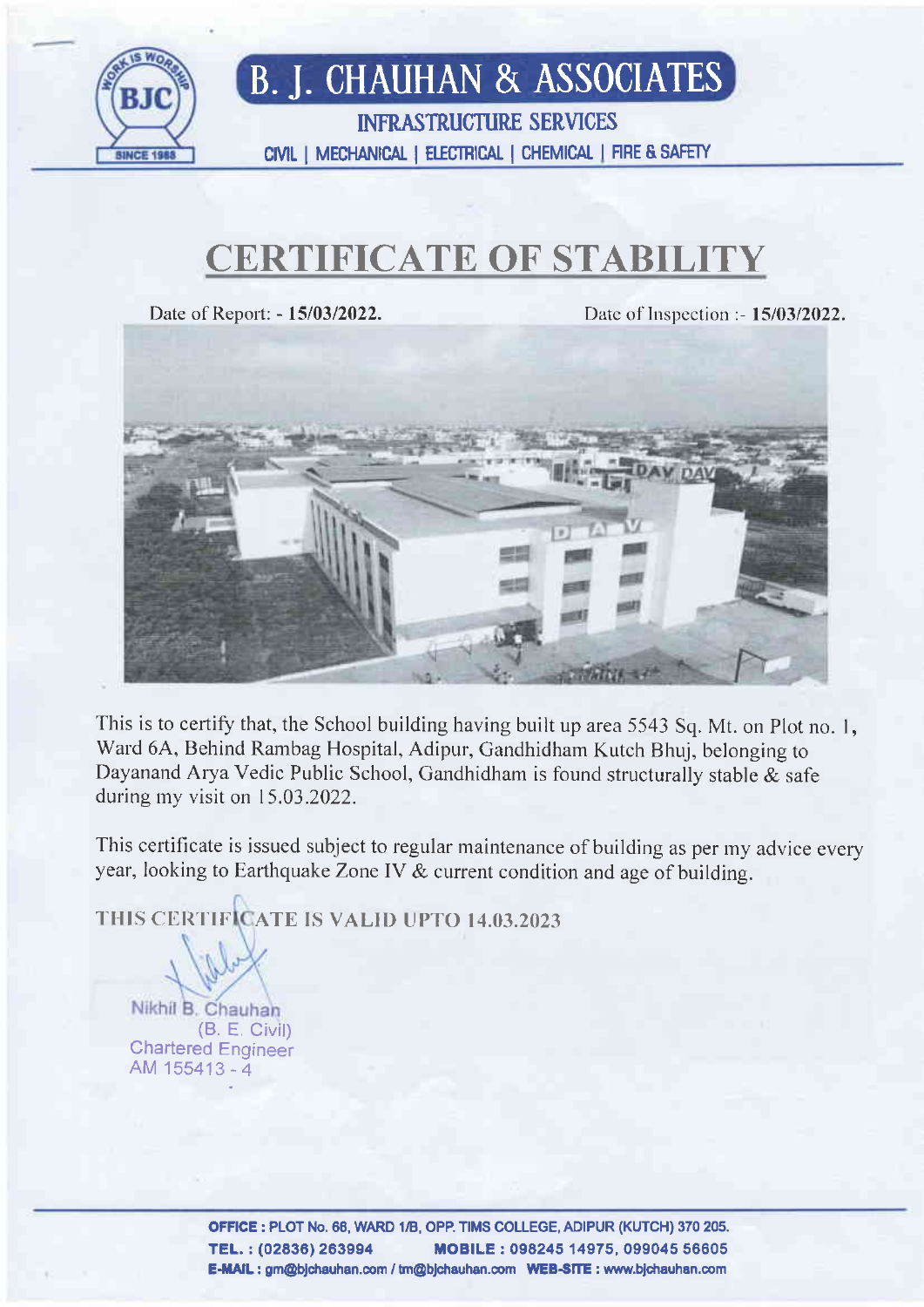

# **B. J. CHAUHAN & ASSOCIATES**

**INFRASTRUCTURE SERVICES** CIVIL | MECHANICAL | ELECTRICAL | CHEMICAL | FIRE & SAFETY

#### PHOTOGRAPHS CLICKED DURING SITE INSPECTION





OFFICE: PLOT No. 66, WARD 1/B, OPP. TIMS COLLEGE, ADIPUR (KUTCH) 370 205. TEL.: (02836) 263994 MOBILE: 098245 14975, 099045 56605 E-MAIL: gm@bjchauhan.com / tm@bjchauhan.com WEB-SITE: www.bjchauhan.com